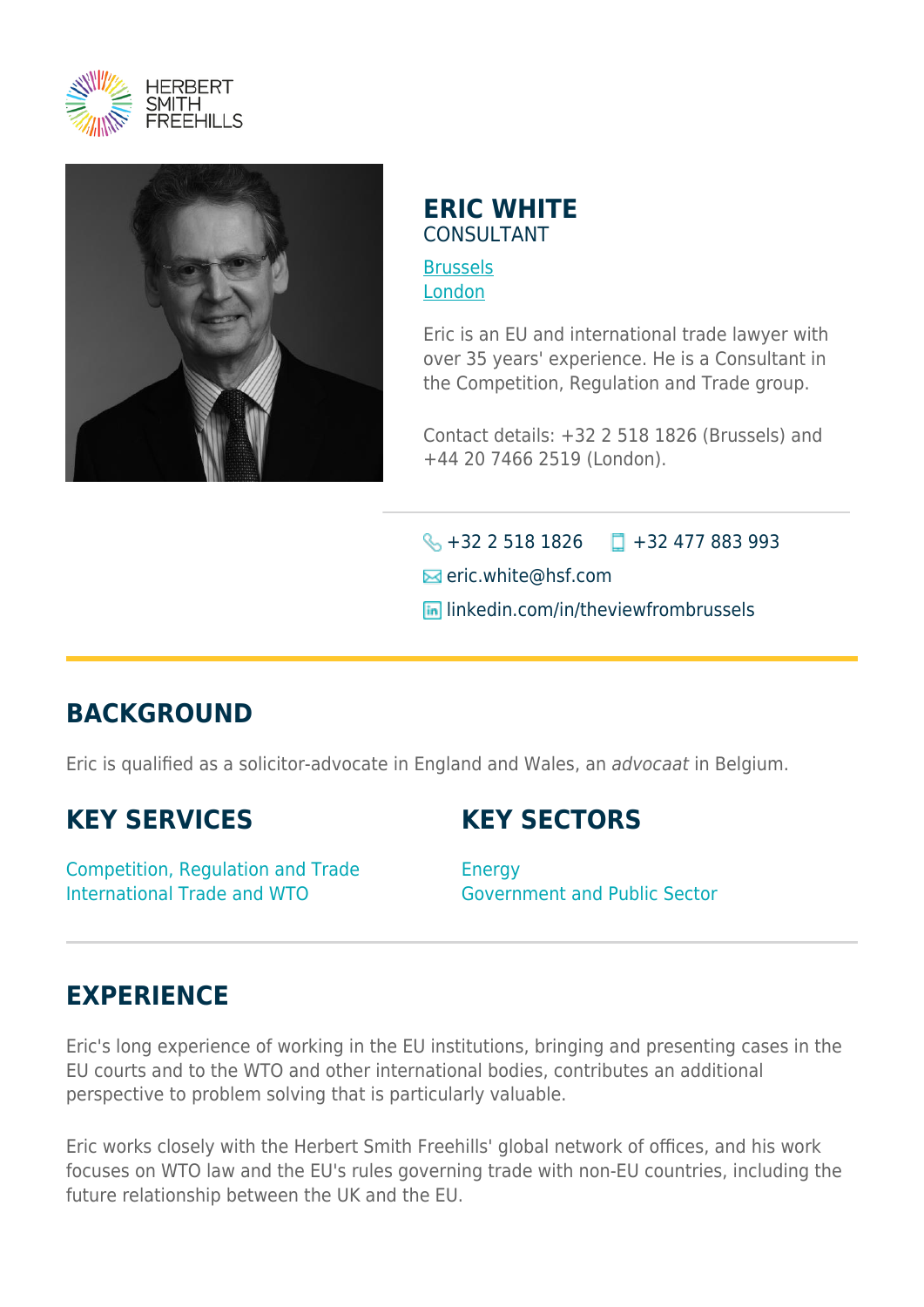Prior to joining Herbert Smith Freehills Eric was a member of the European Commission's Legal Service between 1985 and 2016, where during part of the time he led the Trade Policy and WTO team. In that capacity, he routinely represented the European Commission in cases before the General Court and the European Court of Justice, and the European Union in WTO dispute settlement proceedings. He also participated in, and advised on, the negotiation of various international agreements involving the European Union.

Eric's experience includes advising:

Aquind Limited in connection with obtaining EU regulatory approvals and exemptions for the construction and operation of a direct electricity interconnector between the UK and France, and bringing several cases to the European General Court in this respect

Representing several confidential sovereign governments in high-profile WTO dispute settlement proceedings

Representing a confidential sovereign government in a trade dispute under a trade agreement with the EU

EU international trade agreement partners on extending their trade agreements to the UK during a transition period after Brexit and on rolled-over trade agreements with the UK once it has an independent trade policy, including the impact of WTO rules and interaction of certain changes with most-favoured-nation (MFN)

Advice and assistance to several public and private entities on the potential consequences of Brexit for the trade relationship between the EU and the UK, and the UK and third countries

The European Commission in more than 50 cases before the General Court and the European Court of Justice related to EU international trade measures/policies\*

The European Union in more than 25 WTO dispute settlement proceedings related to the GATT, the GATS, the TBT Agreement, the SPS Agreement, the TRIPs Agreement, the Antidumping Agreement, the Anti-subsidy Agreement and the Safeguard Agreement\*